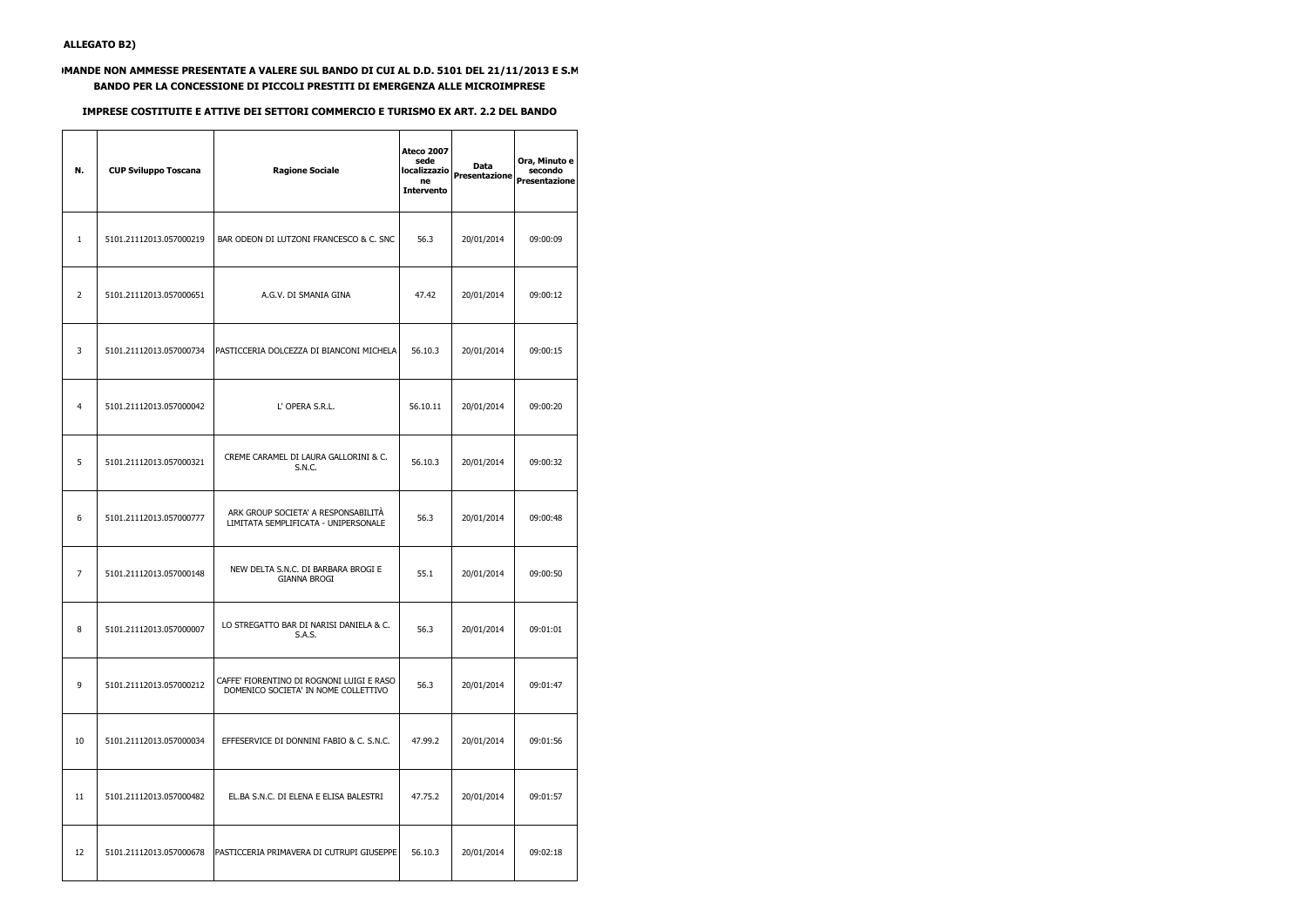| 13 | 5101.21112013.057000316 | AGENZIA FORMELLI DI FORMELLI RICCARDO E<br>C. S.A.S. | 79.1     | 20/01/2014 | 09:02:21 |
|----|-------------------------|------------------------------------------------------|----------|------------|----------|
| 14 | 5101.21112013.057000738 | CIEFFE SPORT S.N.C. DI FRANCHINI GIORGIO &<br>C.     | 47.64.1  | 20/01/2014 | 09:02:23 |
| 15 | 5101.21112013.057000001 | MARIOTTI CINZIA                                      | 56.10.11 | 20/01/2014 | 09:02:34 |
| 16 | 5101.21112013.057000673 | ALBERGO MIRAMARE SNC DI TERRENI MICHELE<br>&C.       | 55.10.0  | 20/01/2014 | 09:02:37 |
| 17 | 5101.21112013.057000152 | MIX SHOP SAS DI SCALA STEFANO                        | 46.41.1  | 20/01/2014 | 09:02:46 |
| 18 | 5101.21112013.057000562 | SPA.CER S.R.L.                                       | 56.10.11 | 20/01/2014 | 09:02:47 |
| 19 | 5101.21112013.057000009 | TARTAGLIA SAVERIO                                    | 47.81.09 | 20/01/2014 | 09:02:51 |
| 20 | 5101.21112013.057000758 | PASTICCERIA PECCHIA DI TONINELLI SARA                | 56.10.3  | 20/01/2014 | 09:02:52 |
| 21 | 5101.21112013.057000535 | IN PIAZZETTA DI MARRAS ELENA                         | 93.29.90 | 20/01/2014 | 09:03:09 |
| 22 | 5101.21112013.057000334 | TESSERINI S.R.L.                                     | 46.61    | 20/01/2014 | 09:03:09 |
| 23 | 5101.21112013.057000165 | DASI S.R.L.                                          | 47.71.11 | 20/01/2014 | 09:03:24 |
| 24 | 5101.21112013.057000554 | MANA' MANA' DI BOLOGNESI CLAUDIO                     | 47.72.1  | 20/01/2014 | 09:03:25 |
| 25 | 5101.21112013.057000669 | NEAMTU MARIANA                                       | 93.29.1  | 20/01/2014 | 09:03:52 |
| 26 | 5101.21112013.057000689 | CAPRETTI GIANFRANCO                                  | 47.89.03 | 20/01/2014 | 09:03:54 |
| 27 | 5101.21112013.057000187 | GTENERGY DI GIORDANO TONINO                          | 46.74.2  | 20/01/2014 | 09:04:11 |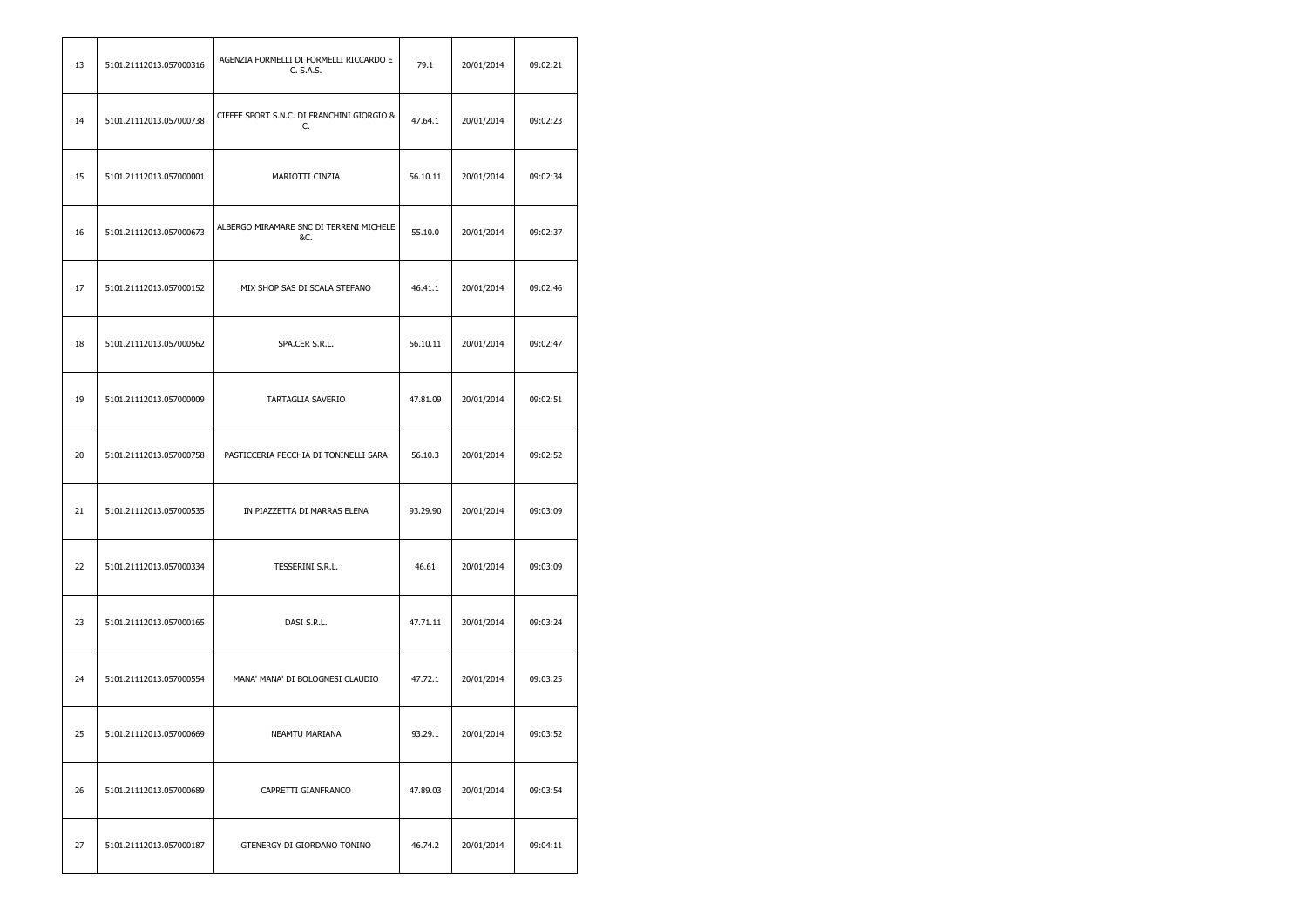| 28 | 5101.21112013.057000061 | LA BOTTEGA DEL VINO S.N.C. DI GILIARINI<br>NELLO E SORINI ANTONELLA | 47.25    | 20/01/2014 | 09:04:16 |
|----|-------------------------|---------------------------------------------------------------------|----------|------------|----------|
| 29 | 5101.21112013.057000107 | LA MARCHIGIANA S.N.C. DI BERTI & C.                                 | 56.10.11 | 20/01/2014 | 09:04:48 |
| 30 | 5101.21112013.057000668 | CIANTI ISNARDO                                                      | 93.29.1  | 20/01/2014 | 09:04:50 |
| 31 | 5101.21112013.057000073 | PASTICCERIA CELLINI DI CELLINI CARLO E C.<br><b>SNC</b>             | 56.10.3  | 20/01/2014 | 09:06:02 |
| 32 | 5101.21112013.057000266 | NEW BAR DI GRILLI MARIA                                             | 56.3     | 20/01/2014 | 09:06:12 |
| 33 | 5101.21112013.057000540 | DEL CORSO GIOVANNI                                                  | 56.10.11 | 20/01/2014 | 09:06:19 |
| 34 | 5101.21112013.057000101 | GELATERIA I PINI S.N.C. DI MATTEUZZI<br>LEONARDO & C.               | 56.10.3  | 20/01/2014 | 09:08:54 |
| 35 | 5101.21112013.057000118 | MARTINI RAFFAELLA                                                   | 47.11    | 20/01/2014 | 09:10:23 |
| 36 | 5101.21112013.057000776 | MAMA S.R.L.                                                         | 56.10.11 | 20/01/2014 | 09:11:24 |
| 37 | 5101.21112013.057000204 | CAFFE' GRETA S.N.C. DI SGAMBATO<br>ANTONIETTA & C.                  | 56.3     | 20/01/2014 | 09:12:00 |
| 38 | 5101.21112013.057000229 | LA SPIAGGETTA DI VALERI MARCO E PETTINI<br>SYLVIA LOUISE & C. SNC   | 56.3     | 20/01/2014 | 09:13:07 |
| 39 | 5101.21112013.057000328 | <b>MASIN FULVIA</b>                                                 | 47.71.3  | 20/01/2014 | 09:14:35 |
| 40 | 5101.21112013.057000021 | COFFE & TRAVEL DI TIBALDO WALTER                                    | 56.3     | 20/01/2014 | 09:15:14 |
| 41 | 5101.21112013.057000157 | BACCETTI DI BACCETTI RACHELE                                        | 47.72.1  | 20/01/2014 | 09:15:18 |
| 42 | 5101.21112013.057000381 | <b>BELLUCCI DONELLA</b>                                             | 47.59    | 20/01/2014 | 09:16:39 |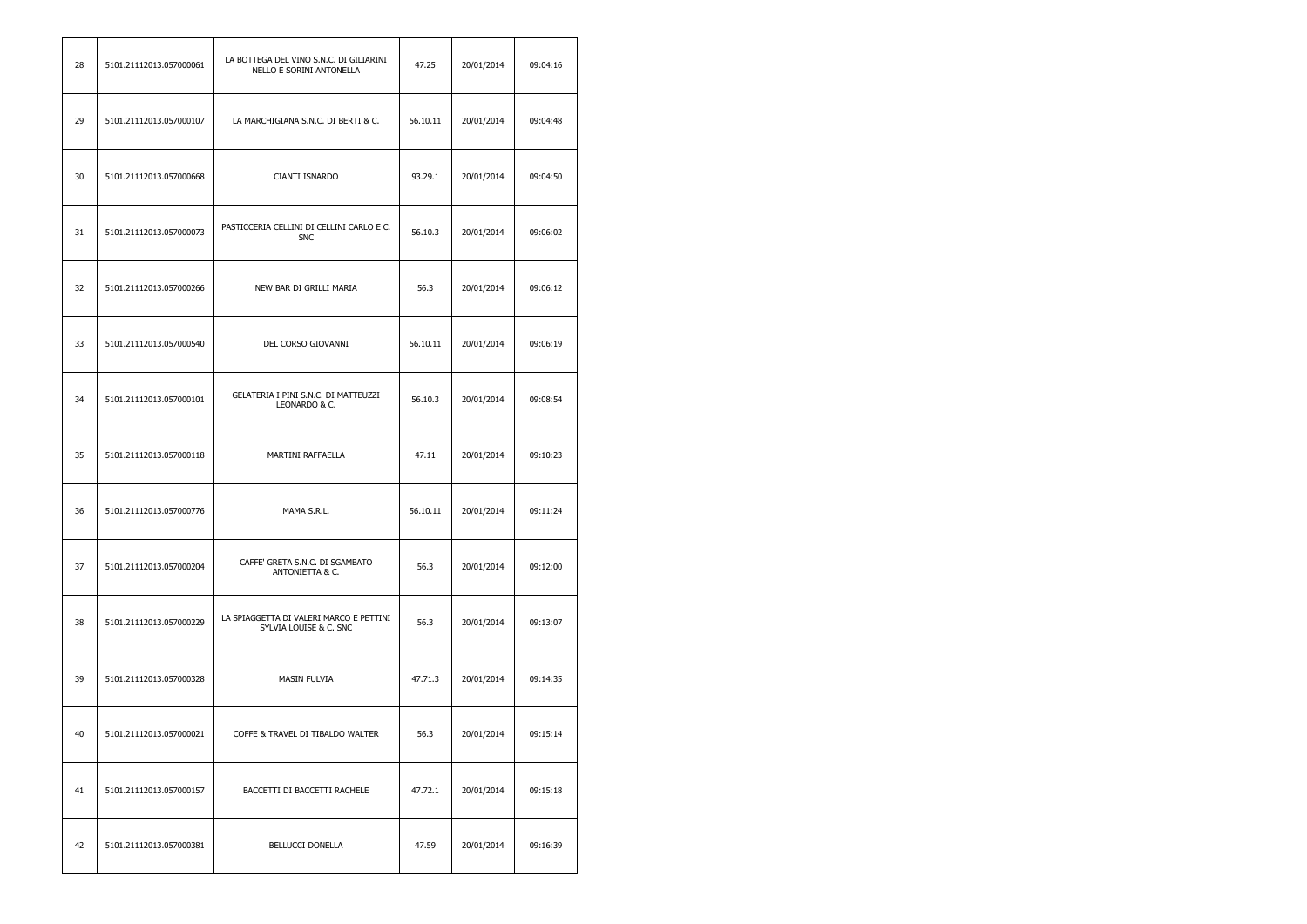| 43 | 5101.21112013.057000323 | SPLASH DI IAROSSI LUCIA                                                          | 47.71.1  | 20/01/2014 | 09:18:59 |
|----|-------------------------|----------------------------------------------------------------------------------|----------|------------|----------|
| 44 | 5101.21112013.057000123 | UGOLINI UOMO DI UGOLINI ALESSANDRO                                               | 47.71    | 20/01/2014 | 09:19:04 |
| 45 | 5101.21112013.057000394 | DOC SRL                                                                          | 56.10.11 | 20/01/2014 | 09:22:02 |
| 46 | 5101.21112013.057000641 | DELL'AMICO ANGELO                                                                | 56.10.2  | 20/01/2014 | 09:23:39 |
| 47 | 5101.21112013.057000420 | TUTTIFRUTTI S.N.C. DI ALLEGRIA PATRIZIA &<br>CECCOTTI ALESSIO                    | 47.21.01 | 20/01/2014 | 09:29:10 |
| 48 | 5101.21112013.057000345 | BARBERI S.N.C. DI BARBERI STEFANO & C.                                           | 47.23    | 20/01/2014 | 09:31:40 |
| 49 | 5101.21112013.057000112 | ERREGI GROUP S.R.L.                                                              | 46.9     | 20/01/2014 | 09:33:16 |
| 50 | 5101.21112013.057000571 | ORCIA OSPITALITA' SOCIETA' COOPERATIVA                                           | 55.1     | 20/01/2014 | 09:33:31 |
| 51 | 5101.21112013.057000330 | NUOVA MOBILI STEFANINI SRL                                                       | 47.59.1  | 20/01/2014 | 09:34:37 |
| 52 | 5101.21112013.057000194 | MARIAGRAZIA BABY DI FERZOLA MARIAGRAZIA                                          | 47.71.2  | 20/01/2014 | 09:43:06 |
| 53 | 5101.21112013.057000788 | OSTERIA DEL LEONE S.R.L.                                                         | 56.10.11 | 20/01/2014 | 10:15:52 |
| 54 | 5101.21112013.057000467 | RISTORANTE BACCAROSSA                                                            | 56.10.11 | 20/01/2014 | 10:36:38 |
| 55 | 5101.21112013.057000812 | OSTERIA DEI CAVALIERI S.N.C. DI ETTORE<br>MASI, LIANO PRATESI & FRANCO SAGLIOCCO | 56.10.11 | 20/01/2014 | 10:47:44 |
| 56 | 5101.21112013.057000750 | BENE 40 SRL                                                                      | 47.42.00 | 20/01/2014 | 10:56:54 |
| 57 | 5101.21112013.057000836 | BENASSI S.A.S. DI BENASSI CLAUDIO & FIGLIO                                       | 47.11    | 20/01/2014 | 10:58:19 |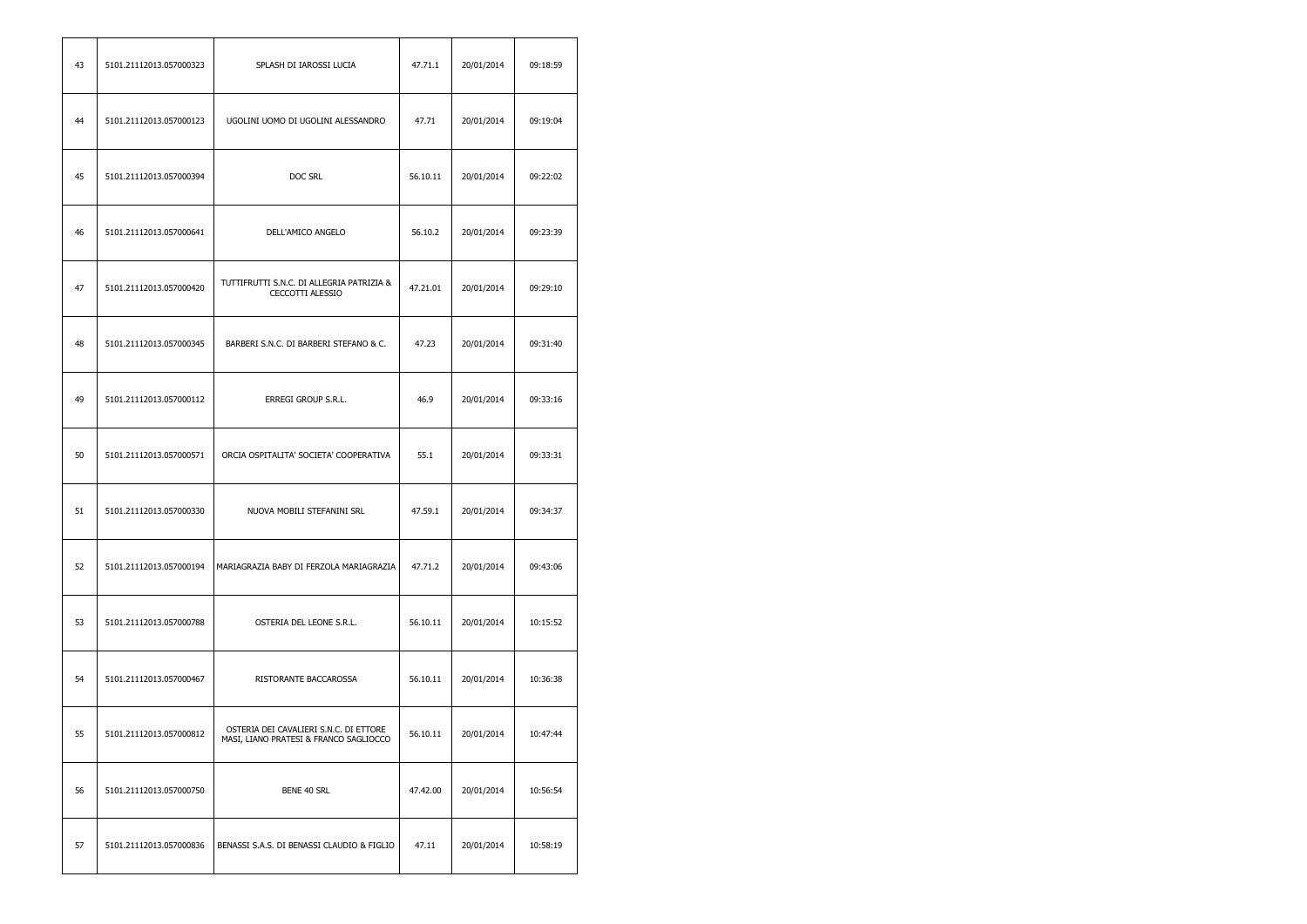| 58 | 5101.21112013.057000267 | BAR TABACCHI VITTORIA DI INZOLI PIERINA                                                          | 56.3     | 20/01/2014 | 11:22:15 |
|----|-------------------------|--------------------------------------------------------------------------------------------------|----------|------------|----------|
| 59 | 5101.21112013.057000848 | CASA LUCIA DI PAOLO BASSI S.A.S.                                                                 | 55.20.51 | 20/01/2014 | 11:42:44 |
| 60 | 5101.21112013.057000800 | TABACCHERIA MORADEI DI MORADEI EMILIO<br>ALESSANDRO                                              | 47.26    | 20/01/2014 | 11:47:59 |
| 61 | 5101.21112013.057000483 | B. E C. DI VINCENZI MARINA & C. S.A.S.                                                           | 56.10.2  | 20/01/2014 | 12:28:45 |
| 62 | 5101.21112013.057000356 | MAXIMARE S.R.L.                                                                                  | 47.71    | 20/01/2014 | 12:29:50 |
| 63 | 5101.21112013.057000845 | SOSTA DEI CAVALIERI S.N.C. DI ETTORE MASI,<br>GIOVANNI MORI, LIANO PRATESI & FRANCO<br>SAGLIOCCO | 56.10.11 | 20/01/2014 | 12:41:52 |
| 64 | 5101.21112013.057000749 | IPPOGRIFO DI NATALI IOSE E C. S.A.S.                                                             | 56.3     | 20/01/2014 | 12:42:48 |
| 65 | 5101.21112013.057000868 | BECATTI CLAUDIO & C. - S.N.C.                                                                    | 46.31.00 | 20/01/2014 | 12:55:26 |
| 66 | 5101.21112013.057000760 | LORESTAN DI PETTENUZZO LORENA                                                                    | 47.51.1  | 20/01/2014 | 13:28:16 |
| 67 | 5101.21112013.057000875 | GB DI VALERIO BIANCHI SAS                                                                        | 47.22    | 20/01/2014 | 15:11:55 |
| 68 | 5101.21112013.057000773 | SAPORI EMILIANI SRL                                                                              | 47.21.01 | 20/01/2014 | 15:27:01 |
| 69 | 5101.21112013.057000927 | TECNOMOTOR S.N.C. DI MENCONI LUCA & C.                                                           | 45.32    | 20/01/2014 | 17:43:58 |
| 70 | 5101.21112013.057000937 | KARADAN KAMBER                                                                                   | 47.8     | 20/01/2014 | 18:51:30 |
| 71 | 5101.21112013.057000785 | PACHIOLI JESSICA                                                                                 | 47.71.2  | 21/01/2014 | 09:02:57 |
| 72 | 5101.21112013.057000930 | RATTI GRAZIANO & C. SAS                                                                          | 56.10.11 | 21/01/2014 | 09:37:44 |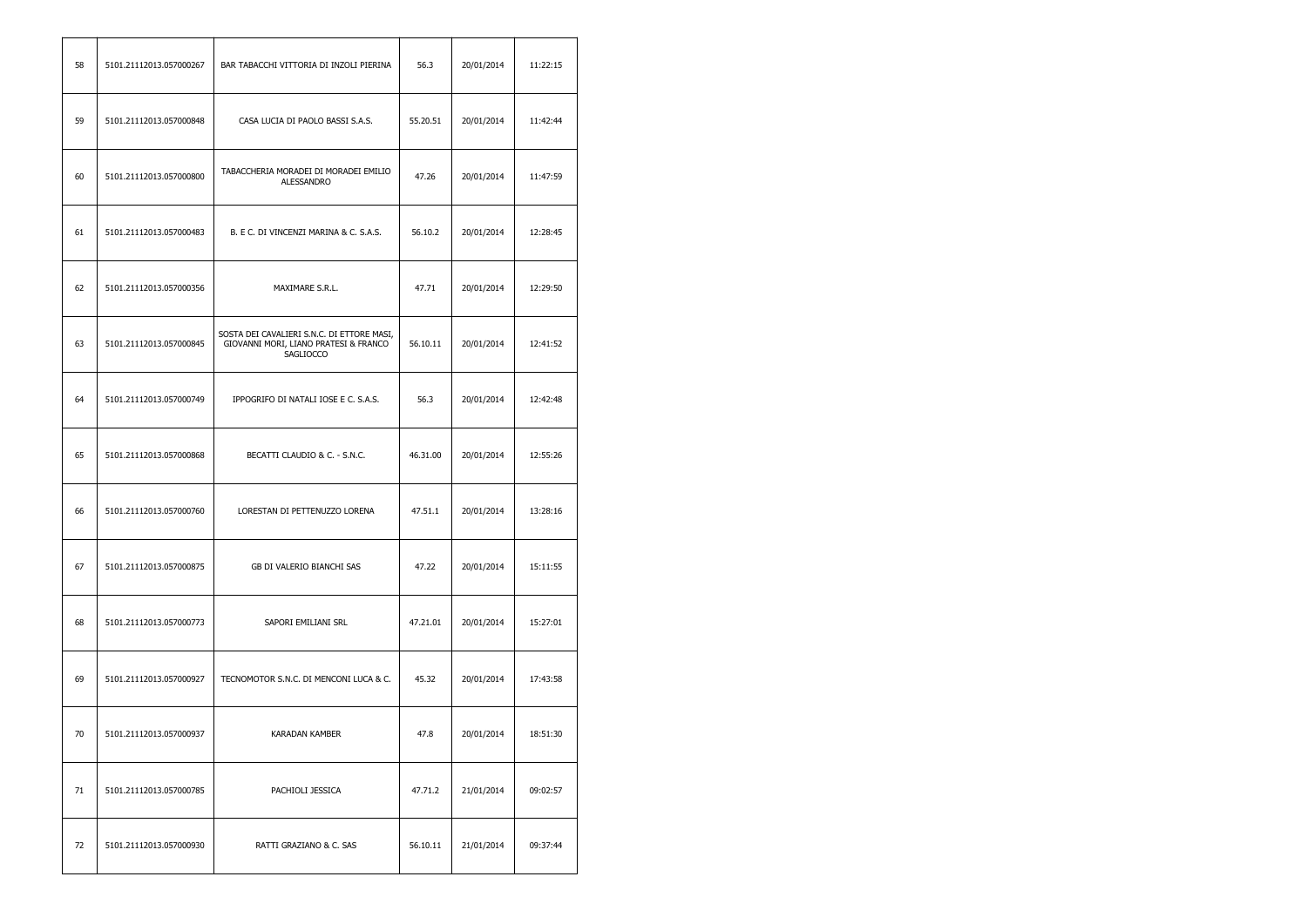| 73 | 5101.21112013.057000798 | I BARBAGIANNI S.R.L.                                    | 56.3     | 21/01/2014 | 09:45:01 |
|----|-------------------------|---------------------------------------------------------|----------|------------|----------|
| 74 | 5101.21112013.057000967 | CACIO E PERE ALIMENTARI ORTOFRUTTA DI<br>FANTACCI LAURA | 47.11.4  | 21/01/2014 | 10:52:57 |
| 75 | 5101.21112013.057000905 | LA GINESTRA DI MARI ALESSIA & C. S.N.C.                 | 47.75.1  | 21/01/2014 | 12:31:15 |
| 76 | 5101.21112013.057001023 | BAR AURORA DI MANTELLASSI VICO & C. S.N.C.              | 56.3     | 21/01/2014 | 16:29:59 |
| 77 | 5101.21112013.057000693 | PASTICCERIA ORCHIDEA SNC                                | 56.1     | 21/01/2014 | 17:17:10 |
| 78 | 5101.21112013.057000035 | EMIN GROUP S.A.S. DI KARABEY ERDAL & C.                 | 46.32.1  | 21/01/2014 | 17:44:39 |
| 79 | 5101.21112013.057000964 | F.LLI ORLANDI MARIO, ROBERTO, ANNA RITA &<br>C. SNC     | 55.1     | 21/01/2014 | 18:13:05 |
| 80 | 5101.21112013.057000998 | DI BLASI JACOPO                                         | 47.3     | 21/01/2014 | 18:38:54 |
| 81 | 5101.21112013.057001042 | AMOROSI EVENTI DI SBRILLI ALESSANDRA                    | 47.76.1  | 21/01/2014 | 18:42:48 |
| 82 | 5101.21112013.057000700 | ANGELI E C. S.N.C. DI ANGELI LUCIANO E PAOLO            | 46.49.1  | 21/01/2014 | 19:13:15 |
| 83 | 5101.21112013.057000982 | <b>TERNI ALESSIO</b>                                    | 56.3     | 21/01/2014 | 19:20:23 |
| 84 | 5101.21112013.057001057 | DANESI SPORT SNC DI DANESI LUIGI &C.                    | 47.64.1  | 22/01/2014 | 08:50:24 |
| 85 | 5101.21112013.057000721 | RIMED VIAGGI S.A.S. DI PIERLUIGI RIMEDIOTTI<br>EC.      | 79.1     | 22/01/2014 | 09:42:40 |
| 86 | 5101.21112013.057001078 | CASA AURORA DI MICELI DEBORA                            | 55.20.51 | 22/01/2014 | 12:03:49 |
| 87 | 5101.21112013.057001127 | VIGNALI EMANUELE                                        | 47.52.1  | 22/01/2014 | 18:10:09 |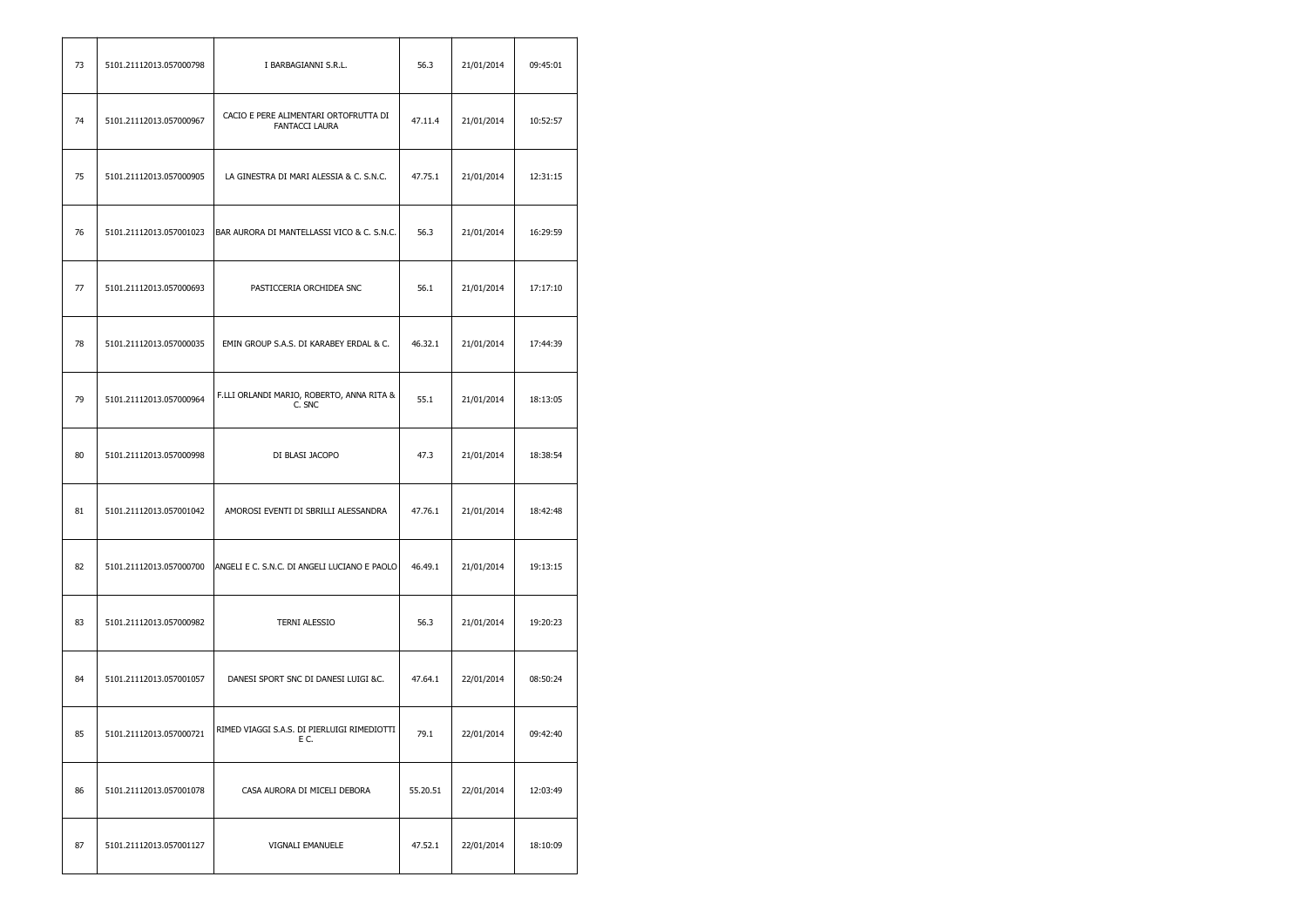| 88  | 5101.21112013.057000820 | BENVENUTI MASSIMILIANO                                          | 47.26.00 | 23/01/2014 | 10:03:08 |
|-----|-------------------------|-----------------------------------------------------------------|----------|------------|----------|
| 89  | 5101.21112013.057001137 | BAR DEL RE DI MANERA GIAN LUIGI                                 | 56.30.00 | 23/01/2014 | 10:04:06 |
| 90  | 5101.21112013.057001080 | HOTEL RISTORANTE LE ROTONDE                                     | 56.10.11 | 23/01/2014 | 13:05:55 |
| 91  | 5101.21112013.057001036 | PASTICCERIA CECCHI DI CECCHI FRANCESCO                          | 56.10.3  | 23/01/2014 | 13:23:47 |
| 92  | 5101.21112013.057000993 | LO SPORT DI RICCERI ROBERTO & C. S.A.S.                         | 47.64.1  | 23/01/2014 | 16:59:28 |
| 93  | 5101.21112013.057001150 | ASIA TOUR S.R.L.                                                | 79.11    | 23/01/2014 | 17:58:02 |
| 94  | 5101.21112013.057001088 | OLIMPIA GELATI S.R.L.                                           | 56.10.30 | 23/01/2014 | 19:47:14 |
| 95  | 5101.21112013.057001209 | <b>BARONCINI IVO</b>                                            | 47.11.4  | 24/01/2014 | 09:40:10 |
| 96  | 5101.21112013.057001207 | PROGETTO S.R.L.                                                 | 47.59.1  | 24/01/2014 | 10:03:02 |
| 97  | 5101.21112013.057000830 | <b>QUATTRINI SERENA</b>                                         | 56.30.00 | 24/01/2014 | 10:14:11 |
| 98  | 5101.21112013.057001189 | DISTRIBUZIONE IL GRAPPOLO DI BATTISTA G. E<br>BIANCHI E. S.N.C. | 46.34.1  | 24/01/2014 | 10:24:43 |
| 99  | 5101.21112013.057001103 | <b>CUBO SRL</b>                                                 | 56.3     | 24/01/2014 | 10:38:57 |
| 100 | 5101.21112013.057001184 | AGRARIA MONTALBANO DI BECHINI DARIO                             | 47.52.4  | 24/01/2014 | 10:42:15 |
| 101 | 5101.21112013.057001085 | <b>VALLE GIOVANNA</b>                                           | 55.20.51 | 24/01/2014 | 11:31:15 |
| 102 | 5101.21112013.057001236 | EUROMATIC DI FRATI STEFANO                                      | 47.99.2  | 24/01/2014 | 12:17:38 |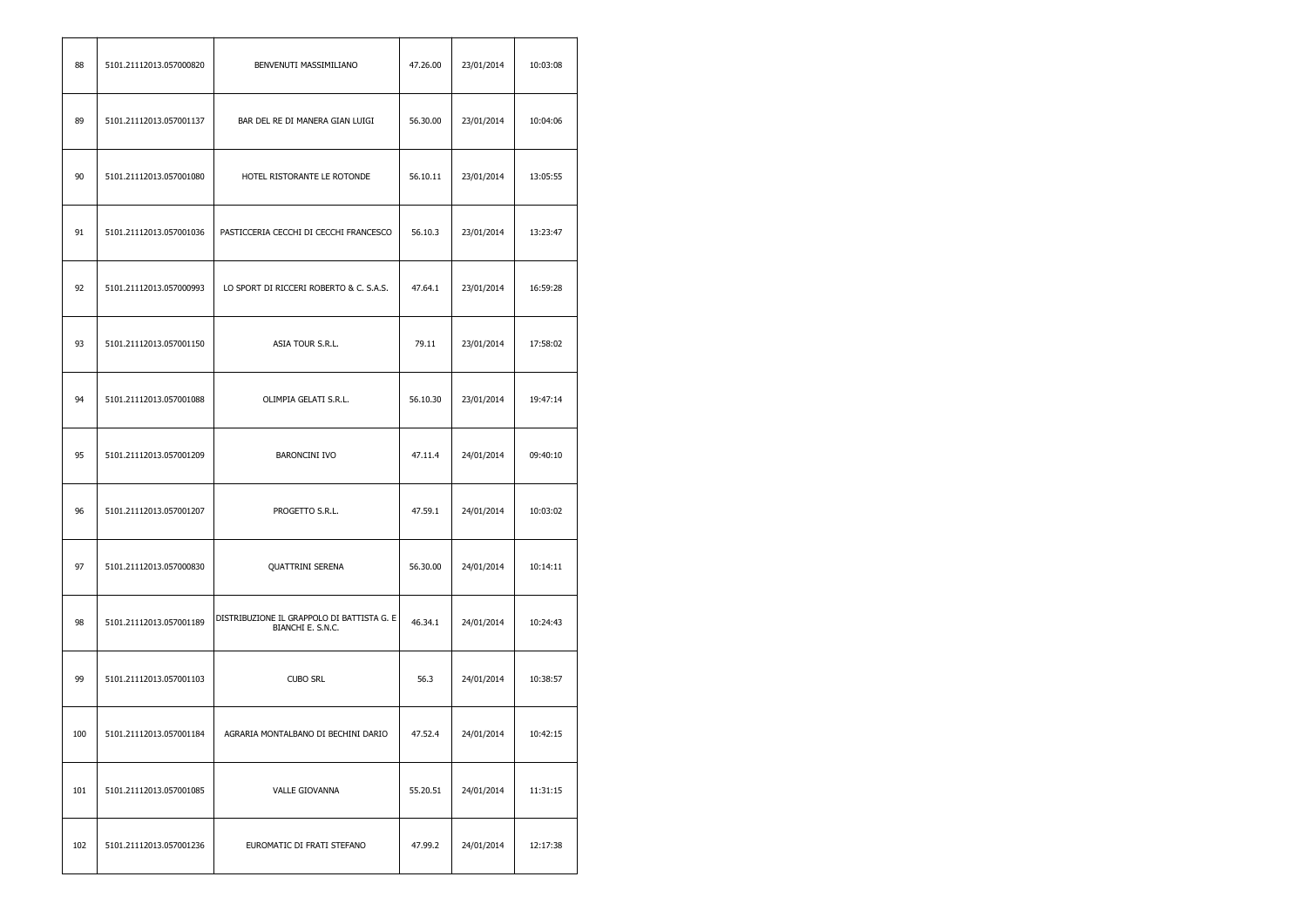| 103 | 5101.21112013.057001231 | RISTORANTE PIZZERIA MONTALGETO DI<br>BETTAZZI PIERO, PAOLO, ALESSIOE BARNI<br>GIULIA S.N.C. | 56.10.11 | 24/01/2014 | 12:35:34 |
|-----|-------------------------|---------------------------------------------------------------------------------------------|----------|------------|----------|
| 104 | 5101.21112013.057001215 | LABORATORIO ARTIGIANALE DA TEO DI<br><b>VENTURINI R.E C SNC</b>                             | 56.10.3  | 24/01/2014 | 12:42:24 |
| 105 | 5101.21112013.057000736 | CAPPERI E ALICI DI CATTANI EZIO & C. S.A.S.                                                 | 56.10.11 | 24/01/2014 | 12:54:20 |
| 106 | 5101.21112013.057001035 | TRATTORIA LA FORCHETTA DI INTASCHI<br>PIERLUIGI & C. SAS                                    | 56.10.11 | 24/01/2014 | 14:02:18 |
| 107 | 5101.21112013.057001232 | LARINI & TEAM S.R.L. DI CLAUDIO LARINI                                                      | 45.11.01 | 24/01/2014 | 15:44:05 |
| 108 | 5101.21112013.057000913 | DANI SOCIETÀ A RESPONSABILITÀ LIMITATA<br><b>SEMPLIFICATA</b>                               | 46.73.22 | 27/01/2014 | 09:48:55 |
| 109 | 5101.21112013.057000304 | DERAMIKA SRL                                                                                | 46.75.02 | 27/01/2014 | 10:37:25 |
| 110 | 5101.21112013.057001282 | DANESI FRANCO                                                                               | 47.26    | 27/01/2014 | 11:45:45 |
| 111 | 5101.21112013.057001253 | DELIZIE DALLA NATURA S.R.L.                                                                 | 47.21.01 | 27/01/2014 | 12:52:11 |
| 112 | 5101.21112013.057001324 | BAR ARLECHINO DI CAPOCCHI VITTORIA E C.<br>S.A.S.                                           | 56.10.3  | 27/01/2014 | 12:52:21 |
| 113 | 5101.21112013.057001094 | KEEP IN TOUCH SRL                                                                           | 46.74.2  | 27/01/2014 | 17:20:14 |
| 114 | 5101.21112013.057001342 | ROSTICCERIA DANY DI CARDELLI ALESSANDRO<br>& C. S.N.C.                                      | 47.11.4  | 27/01/2014 | 18:52:40 |
| 115 | 5101.21112013.057001343 | SUPERMERCATI MARGHERITA - S.A.S. DI PAOLO<br>PIANINI & C.                                   | 47.11.4  | 27/01/2014 | 19:00:39 |
| 116 | 5101.21112013.057001339 | DEMOCLE DI AMONE G. & C. SAS                                                                | 56.30    | 28/01/2014 | 09:21:42 |
| 117 | 5101.21112013.057001309 | COLORADO S.A.S. DI PETRACCHI SERENA E C.                                                    | 56.10.11 | 28/01/2014 | 10:35:14 |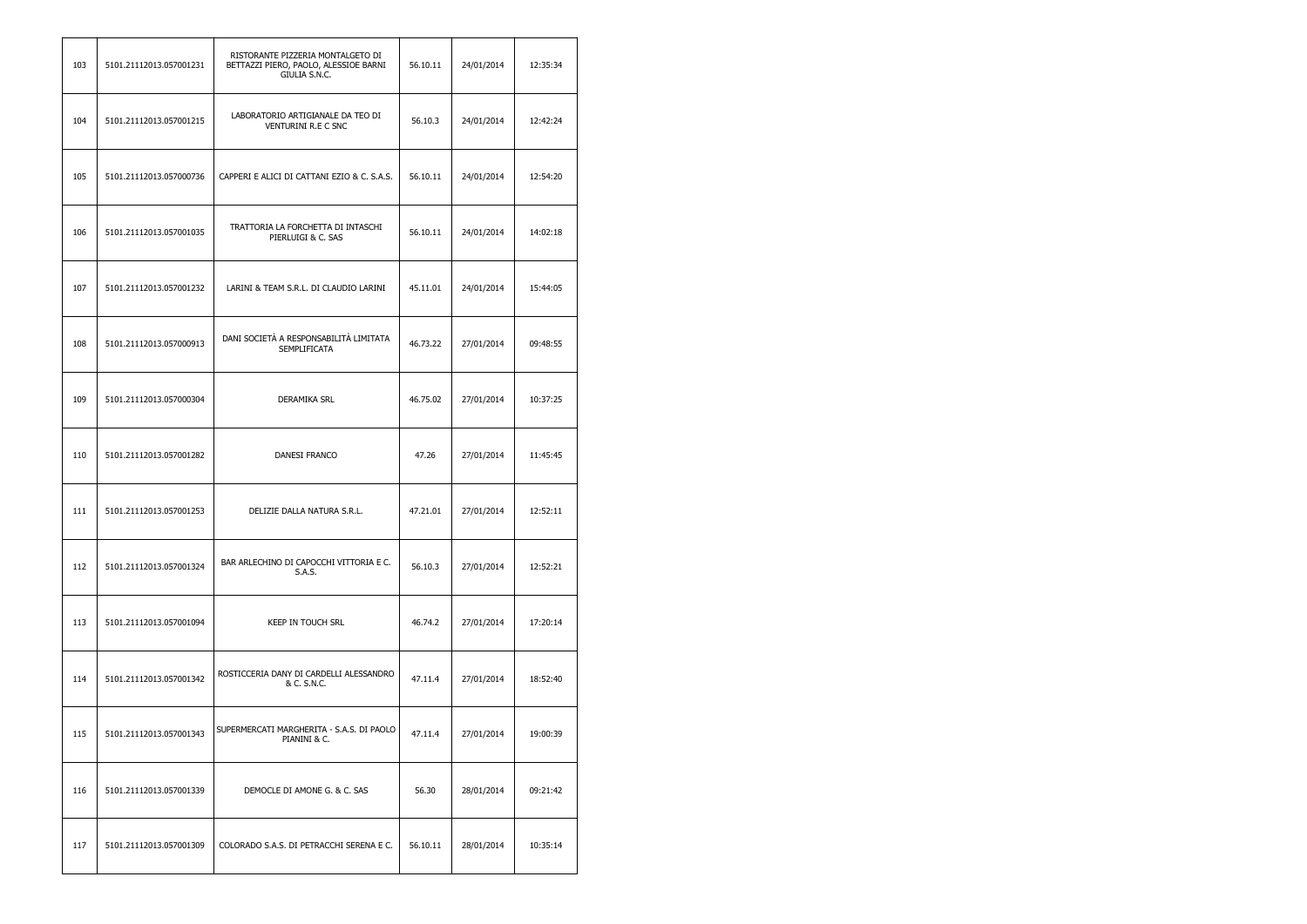| 118 | 5101.21112013.057001267 | BLAST SAS DI ZITO SANDRO E C.                                   | 47.11.2  | 28/01/2014 | 10:35:16 |
|-----|-------------------------|-----------------------------------------------------------------|----------|------------|----------|
| 119 | 5101.21112013.057001300 | MAREMMA CASA MARKET DI BIAGIONI LUANA &<br>C. SAS               | 55.20.51 | 28/01/2014 | 11:50:48 |
| 120 | 5101.21112013.057001359 | SIMONCINI CRISTINA                                              | 47.24.2  | 28/01/2014 | 11:59:02 |
| 121 | 5101.21112013.057001361 | CANACCINI EDDA MARIA                                            | 47.8     | 28/01/2014 | 12:05:40 |
| 122 | 5101.21112013.057001072 | NENA S.N.C. DI TURCHI ANTONELLA & C.                            | 56.3     | 28/01/2014 | 15:36:53 |
| 123 | 5101.21112013.057000722 | MONTERISO PATRIZIA                                              | 47.89.09 | 28/01/2014 | 16:12:40 |
| 124 | 5101.21112013.057001203 | C'ERA UNA VOLTA LA CHIAVE DEI SAPORI DI<br><b>GIORGI CESARE</b> | 56.10.11 | 28/01/2014 | 16:54:56 |
| 125 | 5101.21112013.057001269 | ZENZERO SOCIETÀ COOPERATIVA                                     | 56.21.00 | 28/01/2014 | 17:45:09 |
| 126 | 5101.21112013.057001091 | <b>GIACOBBE CATERINA</b>                                        | 56.3     | 29/01/2014 | 10:10:14 |
| 127 | 5101.21112013.057001407 | BRAVETTI MAURIZIO                                               | 47.77    | 29/01/2014 | 10:46:19 |
| 128 | 5101.21112013.057001436 | OSTERIA PIZZERIA LA SCARPETTA DI CALANCHI<br><b>ALESSIO</b>     | 56.10.11 | 29/01/2014 | 12:13:03 |
| 129 | 5101.21112013.057001329 | B&B AUTO DI BERTELLI IACOPO                                     | 45.11.01 | 29/01/2014 | 12:14:22 |
| 130 | 5101.21112013.057001281 | MELECCHI VITTORIO                                               | 47.71.10 | 29/01/2014 | 14:52:44 |
| 131 | 5101.21112013.057001334 | M.G. DI GUERRIERI MASSIMILIANO                                  | 46.66    | 29/01/2014 | 16:19:00 |
| 132 | 5101.21112013.057001504 | ANGELONI FRANCESCO                                              | 56.10.11 | 29/01/2014 | 18:44:08 |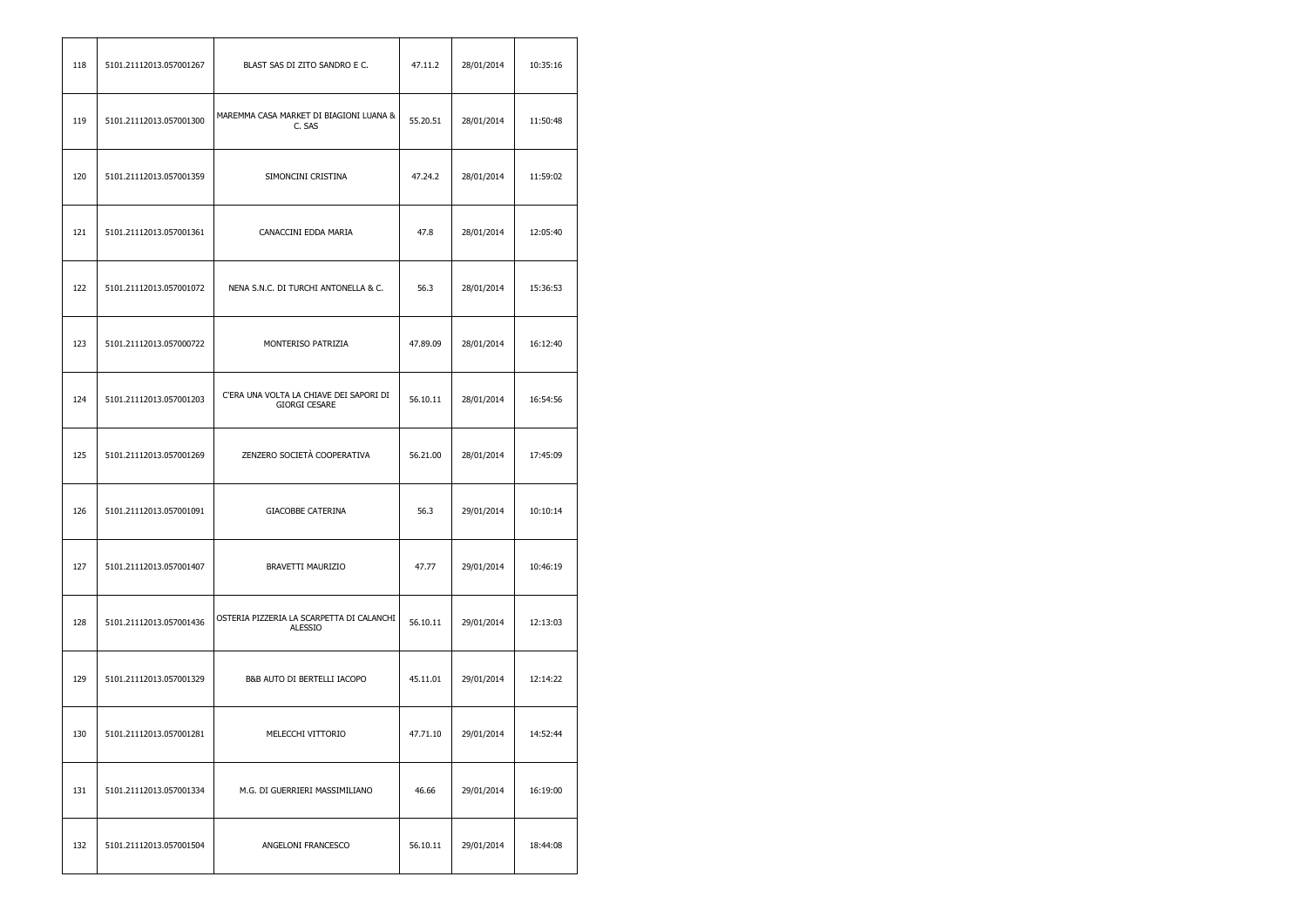| 133 | 5101.21112013.057001530 | FALESCHINI MARINELLA                                           | 47.62.1  | 30/01/2014 | 09:35:41 |
|-----|-------------------------|----------------------------------------------------------------|----------|------------|----------|
| 134 | 5101.21112013.057001532 | BAR COPACABANA SAS DI ROMANO VINCENZO &<br>C.                  | 56.30    | 30/01/2014 | 09:58:36 |
| 135 | 5101.21112013.057001304 | PENTA WORKING SRL                                              | 46.24.10 | 30/01/2014 | 10:18:29 |
| 136 | 5101.21112013.057001360 | TROISI COMMERCIALE SNC                                         | 46.69.99 | 30/01/2014 | 10:22:24 |
| 137 | 5101.21112013.057001128 | PICCOLI SRL                                                    | 56.10.11 | 30/01/2014 | 10:25:19 |
| 138 | 5101.21112013.057000521 | LA LOCANDA DEGLI ANGELI DI FUMANTI<br><b>FEDERICA</b>          | 56.10.11 | 30/01/2014 | 10:52:37 |
| 139 | 5101.21112013.057001320 | BARTOLETTI SAS DI BARTOLETTI C. E C.                           | 47.78.20 | 30/01/2014 | 10:57:53 |
| 140 | 5101.21112013.057001220 | IDEALCLIMA S.R.L. SEMPLIFICATA                                 | 46.74.2  | 30/01/2014 | 11:10:48 |
| 141 | 5101.21112013.057001418 | IL BOSCHETTO SNC                                               | 56.10.11 | 30/01/2014 | 11:21:27 |
| 142 | 5101.21112013.057001366 | LA ROSA DEI VENTI SOCIETÀ A<br>RESPONSABILITÀ LIMITATA         | 56.3     | 30/01/2014 | 11:25:34 |
| 143 | 5101.21112013.057001371 | TEOREMA S.N.C. DI GIUNTI ROSSELLA E PUCCI<br><b>GIANFRANCO</b> | 47.41    | 30/01/2014 | 11:27:57 |
| 144 | 5101.21112013.057001396 | IL GALEONE DI CENCI FRANCO & C. S.N.C.                         | 56.10.11 | 30/01/2014 | 11:31:37 |
| 145 | 5101.21112013.057001542 | HOTEL KIM DI LUPI & C. SAS                                     | 55.1     | 30/01/2014 | 11:31:57 |
| 146 | 5101.21112013.057001391 | ETNO R.M. DI TECARU ROMULUS                                    | 47.11    | 30/01/2014 | 11:42:02 |
| 147 | 5101.21112013.057001472 | MALASOMA MARIA RITA                                            | 47.77    | 30/01/2014 | 12:01:01 |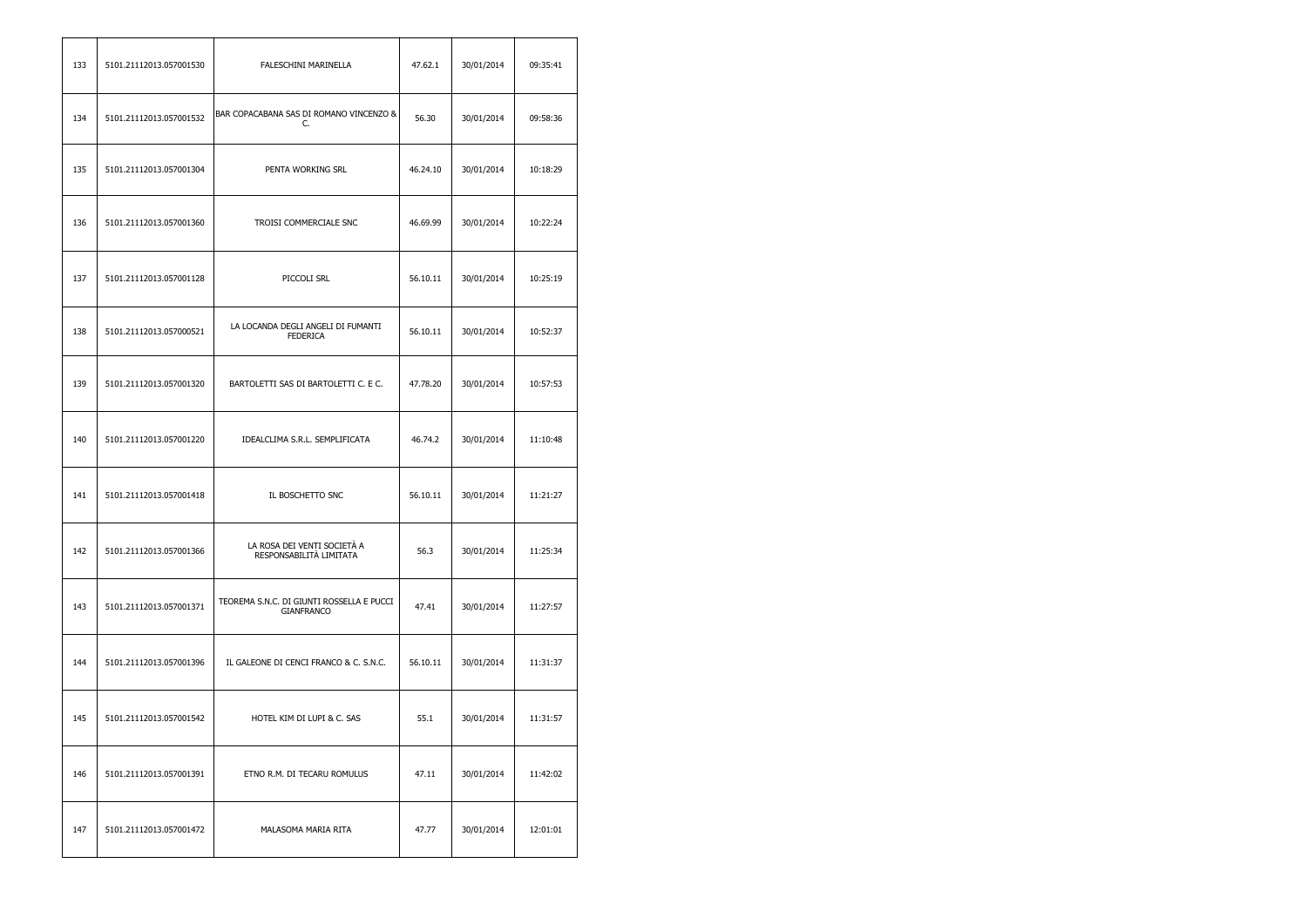| 148 | 5101.21112013.057001250 | VITELLI SRL                                                 | 46.69.11 | 30/01/2014 | 12:04:34 |
|-----|-------------------------|-------------------------------------------------------------|----------|------------|----------|
| 149 | 5101.21112013.057001136 | MANGIO ITALIANO DI ABATE ALFONSO                            | 56.3     | 30/01/2014 | 14:47:22 |
| 150 | 5101.21112013.057001477 | SWEET & PARTY DI LENCIONI SARA & C.<br>S.N.C.               | 47.24.20 | 30/01/2014 | 15:21:59 |
| 151 | 5101.21112013.057001564 | SERGIO - S.R.L.                                             | 47.11.4  | 30/01/2014 | 16:18:45 |
| 152 | 5101.21112013.057001034 | NEREO SNC DI BERGAMO GIOVANNI E<br><b>FRANCESCO</b>         | 56.3     | 30/01/2014 | 16:26:11 |
| 153 | 5101.21112013.057001433 | ATLANTIDE SAS DI VACCINO MARCO & C.                         | 93.13    | 30/01/2014 | 16:57:08 |
| 154 | 5101.21112013.057001575 | L'ARCHIBUGIO DI CENI GASTONE E C. S.N.C.                    | 56.10.11 | 30/01/2014 | 17:19:52 |
| 155 | 5101.21112013.057001586 | ZINANNI ANNA                                                | 47.11    | 30/01/2014 | 17:39:38 |
| 156 | 5101.21112013.057001467 | PUNTOHOTELS TOSCANA S.A.S. DI SANTORO<br>MAURO & C.         | 55.1     | 30/01/2014 | 17:41:44 |
| 157 | 5101.21112013.057001273 | PROFESSIONE TURISTA DI ELISA MARCELLI                       | 79.11    | 30/01/2014 | 18:10:24 |
| 158 | 5101.21112013.057001565 | PISU LOREDANA                                               | 56.30.00 | 30/01/2014 | 18:28:56 |
| 159 | 5101.21112013.057001587 | DOMENSIONE P.C. S.N.C. DI ALESSANDRO ED<br>ELISA MONTICELLI | 47.41    | 30/01/2014 | 20:05:32 |
| 160 | 5101.21112013.057001423 | BAR PASTICCERIA GELATERIA DA PINO                           | 56.10.11 | 30/01/2014 | 21:15:01 |
| 161 | 5101.21112013.057001605 | DEL SIGNORE ANNA MARIA                                      | 47.71    | 31/01/2014 | 09:12:29 |
| 162 | 5101.21112013.057000439 | ANDREA BERGAMO                                              | 47.78.34 | 31/01/2014 | 09:13:39 |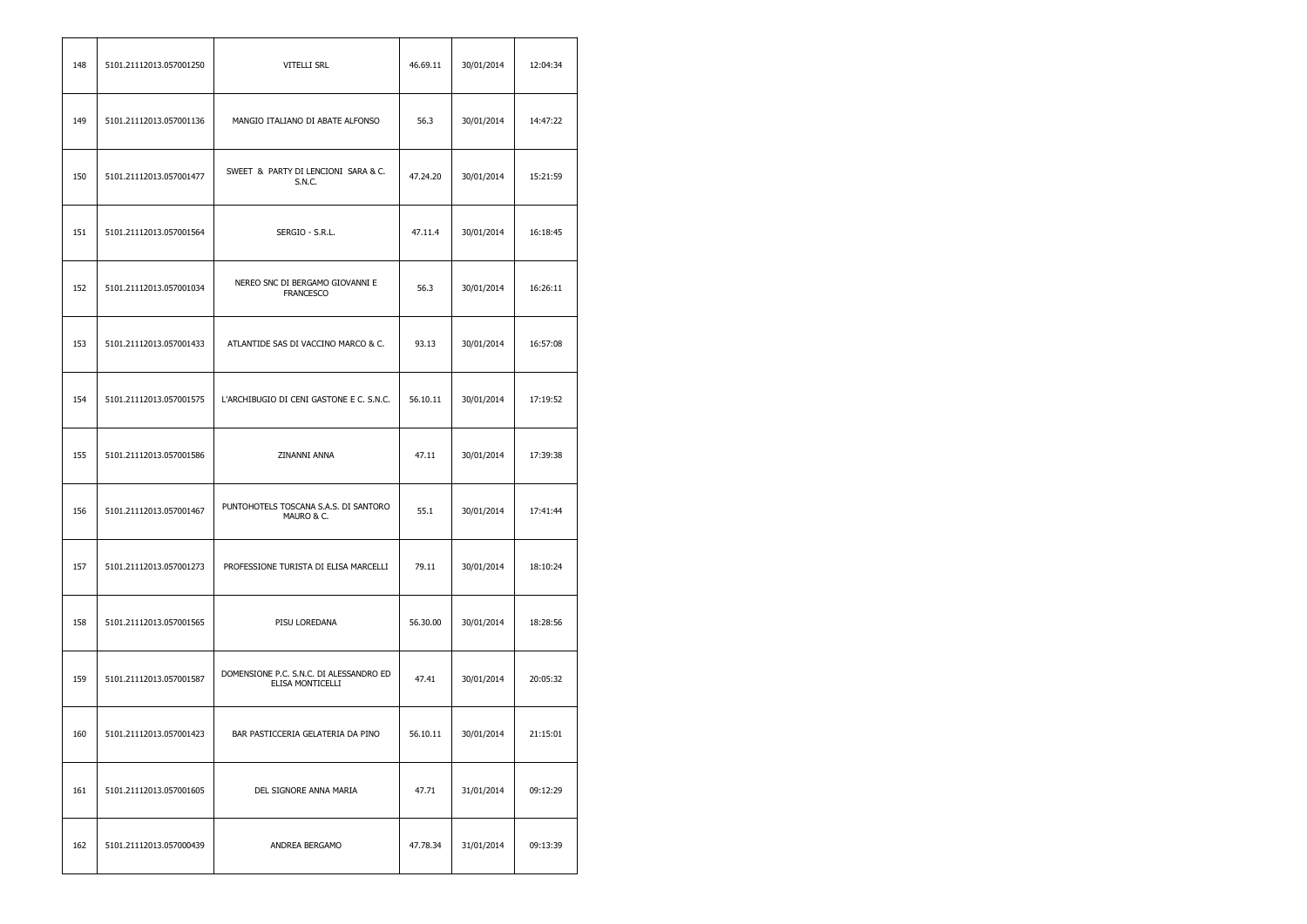| 163 | 5101.21112013.057001499 | SILU'S PLANET DI BERTUCCI SIMONE &<br>VINCHESI LUCA S.N.C.            | 47.65.00 | 31/01/2014 | 10:04:35 |
|-----|-------------------------|-----------------------------------------------------------------------|----------|------------|----------|
| 164 | 5101.21112013.057001188 | PENNONI ASSUNTA                                                       | 47.82.01 | 31/01/2014 | 10:44:10 |
| 165 | 5101.21112013.057001461 | PIANETA DIVINO S.N.C. DI TESI STEFANO E<br><b>GUARDUCCI GIANCARLO</b> | 46.39.2  | 31/01/2014 | 10:54:59 |
| 166 | 5101.21112013.057001528 | DA BEATRICE DI BELLACCI BEATRICE & C. SAS                             | 56.10.11 | 31/01/2014 | 11:05:54 |
| 167 | 5101.21112013.057000325 | VUEMME DI VOLPI SIMONETTA E MUSCILLO<br>MATTIA S.N.C.                 | 46.63    | 31/01/2014 | 11:49:01 |
| 168 | 5101.21112013.057001579 | MECHELLI CHIARA                                                       | 56.30    | 31/01/2014 | 11:59:12 |
| 169 | 5101.21112013.057001476 | CALGARO MARISTELLA                                                    | 47.72.1  | 31/01/2014 | 12:05:07 |
| 170 | 5101.21112013.057001593 | PANDOLCE LE LOGGE DI LAZZINI GINO & C. SAS                            | 47.24.10 | 31/01/2014 | 12:19:10 |
| 171 | 5101.21112013.057000995 | L'OASI DELLA FRUTTA S.R.L.                                            | 47.21    | 31/01/2014 | 12:36:32 |
| 172 | 5101.21112013.057001560 | RP VIAGGI E TURISMO SRL                                               | 79.11    | 31/01/2014 | 12:40:16 |
| 173 | 5101.21112013.057001567 | PASTICCERIA CARDUCCI DI RAFFONI LUCA                                  | 56.10.3  | 31/01/2014 | 13:04:37 |
| 174 | 5101.21112013.057001631 | LORENZO BAR DI BETTI ALESSANDRA & C. S.A.S.                           | 56.3     | 31/01/2014 | 14:21:38 |
| 175 | 5101.21112013.057001635 | HAPPY DAYS SAS DI FIRICA OANA                                         | 56.3     | 31/01/2014 | 15:24:23 |
| 176 | 5101.21112013.057001427 | AMBRA DETERSIVI MASINI MICHELA                                        | 47.78.6  | 31/01/2014 | 15:42:25 |
| 177 | 5101.21112013.057001599 | PLANET SNC. DI DANIEL & ARIANNA LEONE                                 | 56.3     | 31/01/2014 | 15:50:52 |